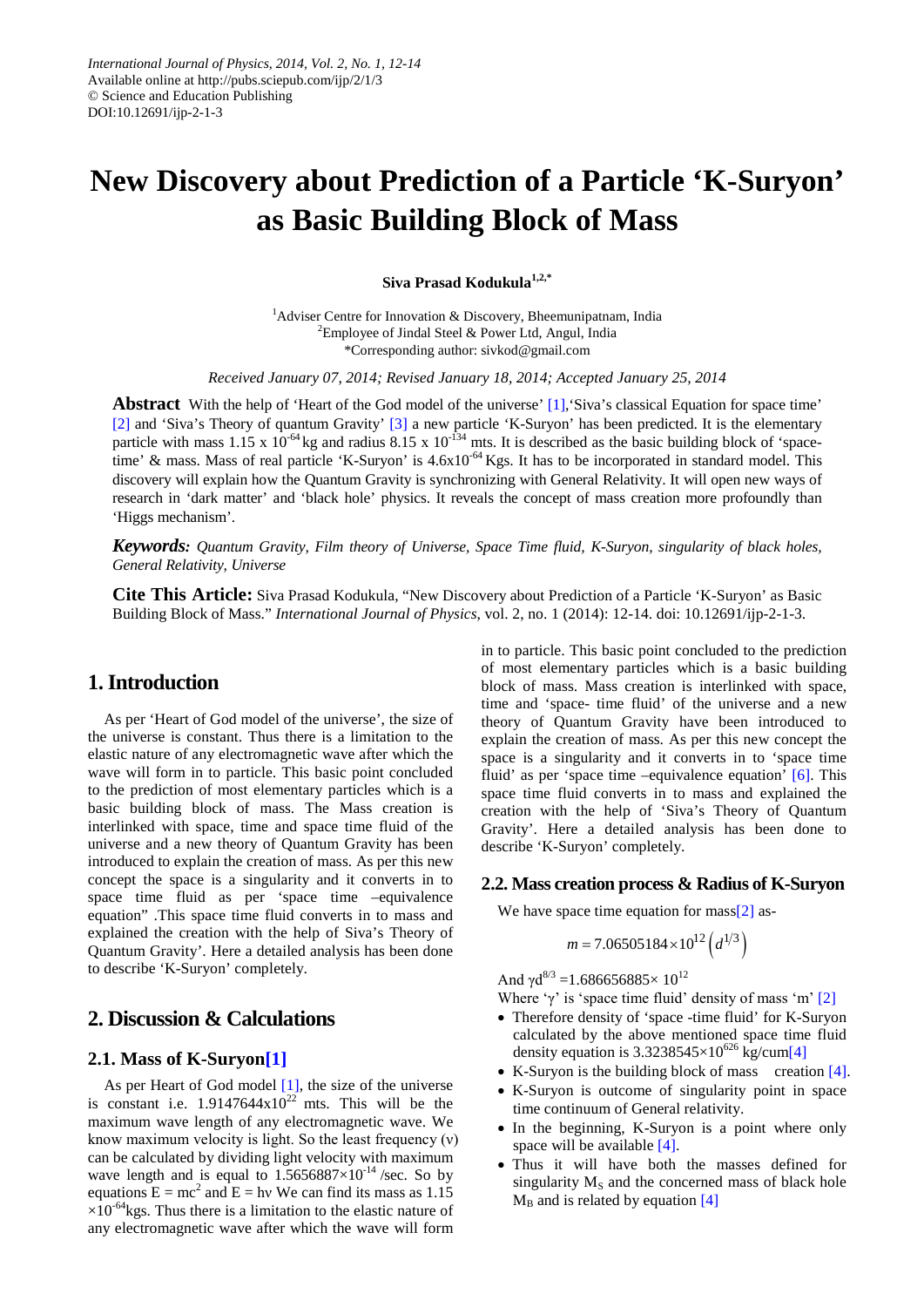$$
\frac{M_S^4}{M_B} = 3.789207 \times 10^{21} \tag{1}
$$

- K-Suryon is the mass equivalent to the energy of the wave whose wave length is maximum and limited to the size of the universe or Dia of Heart of  $God[1]$ . And is calculated as  $1.15\times10^{-64}$ kgs
- By definition of K-Suryon , it is singularity as a center of black hole. So the mass of this singularity  $(M<sub>s</sub>)$  can be calculated by considering the mass  $1.15\times10^{-64}$ kgs as its mass of black hole (M<sub>B</sub>). Thus  $M<sub>S</sub>$  can be calculated as  $8.125 \times 10^{-12}$  Kgs by equation (1).
- As per Siva's Quantum theory of gravity [\[3\],](#page-2-2) any mass 'm<sub>1</sub>' will have a space time density levels (Quantized) and the density level at distance'd' from its center is ' $\gamma_2$ '. The relation show[n\[3\]](#page-2-2) by equation-

$$
\frac{\gamma_2 d^{16/3}}{m_1^8} = 2.717 \times 10^{-91}
$$
 (2)

- If we apply the equation to K-Suryon, The 'd' will be the radius of K-Suryon. In this equation the mass 'm' is the mass of K-Suryon as a mass of black hole with a mass of singularity $(M<sub>s</sub>)$  at its center.
- If we substitute  $\gamma = 3.3238545 \times 10^{626}$  Kg/cum and m  $= 8.125 \times 10^{-12}$  Kgs in equation (2) we can calculate the radius of a single K-Suryon as a singularity i.e d  $= 8.15 \times 10^{-134}$  mts.

This is the starting point of mass creation where space only exists. When one more K-Suryon added to it the space will form space time. But adding K-Suryon is an event which will not occur within  $7.6813\times10^{-44}$  sec (time taken to film change of the universe  $[5]$ ). Thus the process of adding 'K-Suryons' considered as one event which is outcome of complete formation of real particle 'K-Suryon'.

When two K-Suryons added, the space of K-Suryon will be changed in to 'space –time'  $\lceil 6 \rceil$  to start the process of mass creation. But still it is a singularity only. Because this space time fluid will bear a mass but density of that mass is very less than the density of 'space time fluid' associated to that mass. This process of adding K-Suryons should be continued so that the created mass will have more density than its 'space time fluid'. Still it can not be treated as mass .It is a black hole with a singularity at its center only. The process will be continued until the mass acquires a density which is more than its space time fluid density by adding more no of K-Suryons.

Thus the mass will be created by adding K-Suryons. This singularity will exist until the mass will be created. Singularity exist means, it is a black hole. So by equation (1) we can say that black hole will have a mass of singularity ' $M_S$ ' and mass of black hole ' $M_B$ '. Now it is obvious that if two singularities added, mass of singularity will be increased and mass of black hole also will be increased and the space time fluid will start to be created.

Let us suppose 'n' K-Suryons added to form a particle of mass.

As calculated above for a single K-Suryon- mass of black hole =  $M_B$  = 1.15×10<sup>-64</sup>kgs and mass of its singularity =  $M_s$  = 8.125 ×10<sup>-12</sup> Kgs as per equation (1).

So the mass of singularity for mass created by 'n' no.of K-suryons is  $= n M<sub>s</sub>$ 

If we substitute 'n  $M_S$ ' in place of ' $M_S$ ' in equation (1) We can find its black hole mass

$$
M_{nB} \times 3.789207 \times 10^{21} = (nM_S)^4
$$

Still it is a black hole with diameter  $d = 8.15 \times 10^{-134}$  mts as calculated by equation (2). Thus the mass of black hole  $M_{nB} = M_B = 1.15 \times 10^{-64}$ kgs.

Physically, it means, when a K-Suryon added to another K-Suryon, the mass of singularity of this total entity will be increased and its 'black hole mass' also will be increased as per equation no(1). The increment in mass of singularity is not visible only its effect will be visible as increment in mass of black hole. At the same time the mass of singularity cannot be neglected. But what happens to this mass of singularity? This increment in mass of singularity will be resulted as decrement in volume of mass so that the 'black-hole mass' will have a density more than its 'space time fluid'. Thus the density of the 'black hole mass' will acquire space time fluid by adding more no of k-Suryons and finally it will emerge as a real particle without a singularity(since the space time fluid will be outside of its mass). Now, it is not a black hole.

The no. of K-Suryons to become a 'real particle K-Suryon' that can be observed in this universe can be calculated as-

A finally created real particle K-Suryon will have  $M_B =$  $1.15\times10^{-64}$ kgs & M<sub>S</sub> =  $8.125\times10^{-12}$  Kgs.

Therefore  $1.15 \times 10^{-64} \times 3.789207 \times 10^{21} = (n \times 8.125 \times 10^{-12})^4$ implies n= $(99.989)^{1/4}$ =3.162=next whole number=4.

Thus four (4) K-Suryons forms a real particle that exists as mass in this nature. So the least mass that can be observed as a real particle is n×mass of K-Suryon (virtual)= $4 \times 1.15 \times 10^{-64}$  = $4.6 \times 10^{-64}$  Kgs.

## **2.3. Why this Concept is More Profound than Higgs Mechanism?**

- Higgs mechanism is based on standard model which describes that the elementary particles are made up of simple unit charge waves [\[7\]](#page-2-6) where as K-Suryon concept describes the space time fluid conversion in to mass. Further it can explain that a charge can not be defined for zero mass and explaines what charge is? Charge is not a fundamental existence. It is created at the time of space time creation. charge is imbalance effect of space time creation. Quantized Space time fluid is the basic building block of mass. Its mass is very less than the Higgs Prediction. Since it is the smallest mass it is much more profound. Also it appeals to render 'Quantum Field Theories' and 'Standard Model'
- With respect to CERN experiment regarding Higgs boson and according to theory, Higgs only supposed to last for the tiniest fraction of a second, too little time to actually see or record it. It's also important to note that the sigma numbers aren't measurements of how certain the researchers are that what they've found is the Higgs, instead they are numbers that represent how certain the teams are of what they have measured. This means it's possible that all their measurements and numbers are right, but whatever